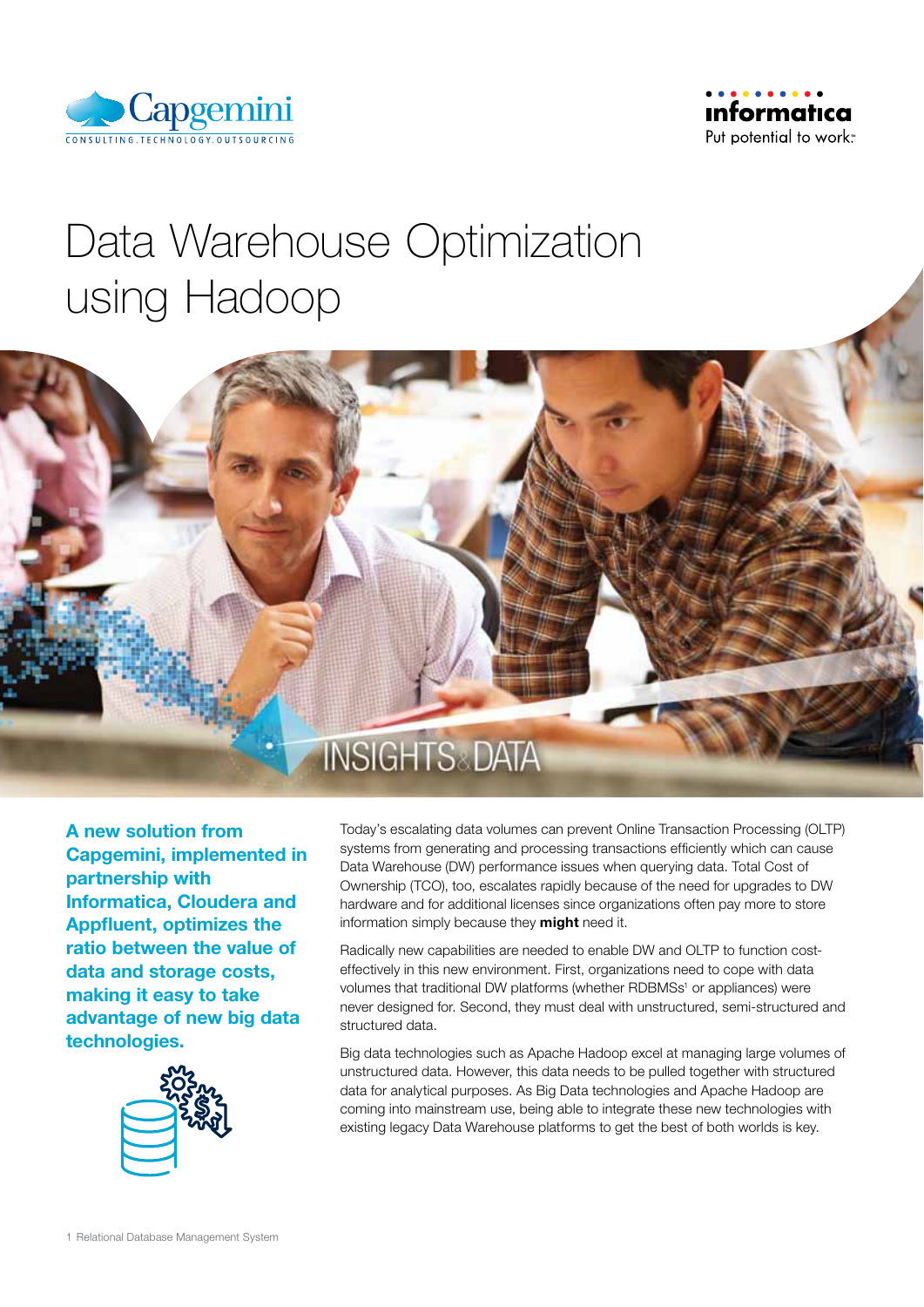# Our solution: seamlessly combine the DW with big data technologies

In partnership with Informatica, Cloudera and Appfluent, Capgemini has developed an integrated solution that allows OLTP systems and DWs to serve their primary functions efficiently and cost-effectively. Data Warehouse Optimization (DWO) using Hadoop incorporates Cloudera's highly available massively-parallel processing Hadoop Platform, with minimal effort to integrate it in the existing landscape. Appfluent Visibility is used to identify what data needs to be archived and ETL/ELT2 processes should be offloaded. Informatica Information Lifecycle Management (ILM) offloads onto Hadoop the data and processing that is not needed for day-to-day functions from OLTP and DW systems. When required, archived data is made available to the primary systems in various ways. Front-line services can seamlessly retrieve historical information or use Informatica ILM to restore archived data to production applications.

# Elements of our solution

DWO using Hadoop consists of elements from Informatica, Appfluent and Cloudera; integrated into a single solution delivered by Capgemini. Cloudera provides a complete, tested and widely deployed open source distribution of Apache Hadoop, making it available for mainstream adoption.3

Informatica Big Data Edition helps clients to start using Hadoop quickly to manage and analyze unstructured and semi-structured data. Users are shielded from complexity so the need for Hadoop-specific skills is limited.

Informatica BigData edition to create ETL/ELT (including complex transformation, DQ rules, profiling, parsing and matching) framework and push all heavy lifting ETL/ELT processing to Hadoop environment.

Informatica ILM Archive and Informatica Data Services (IDS) together help to allocate data optimally between the DW and Hadoop, and then make it available to users in a rapid and seamless manner, wherever it is stored.

Appfluent Visibility software applies statistical analysis to usage and activity metrics in order to identify dormant data that is a candidate for archiving by Informatica ILM Archive. Hadoop data is held in a highly compressed form, avoiding the need for a regular compression process.

IDS build virtualized data objects that combine data from Hadoop archives and from DWs residing on RDBMSs or appliances. You can get an instant response to your immediate data needs, regardless where the data is stored.

*DWO using Hadoop* incorporates elements from Informatica, Appfluent and Cloudera; integrated into a single solution delivered by Capgemini.

3 Please see our brochure Capgemini's Data Optimization for the Enterprise with Cloudera for more details. http://www.capgemini.com/resources/capgeminis-data-optimization-for-the-enterprise-withcloudera

<sup>2</sup> ETL: Extract, Transform & Load; ELT: Extract, Load & Transform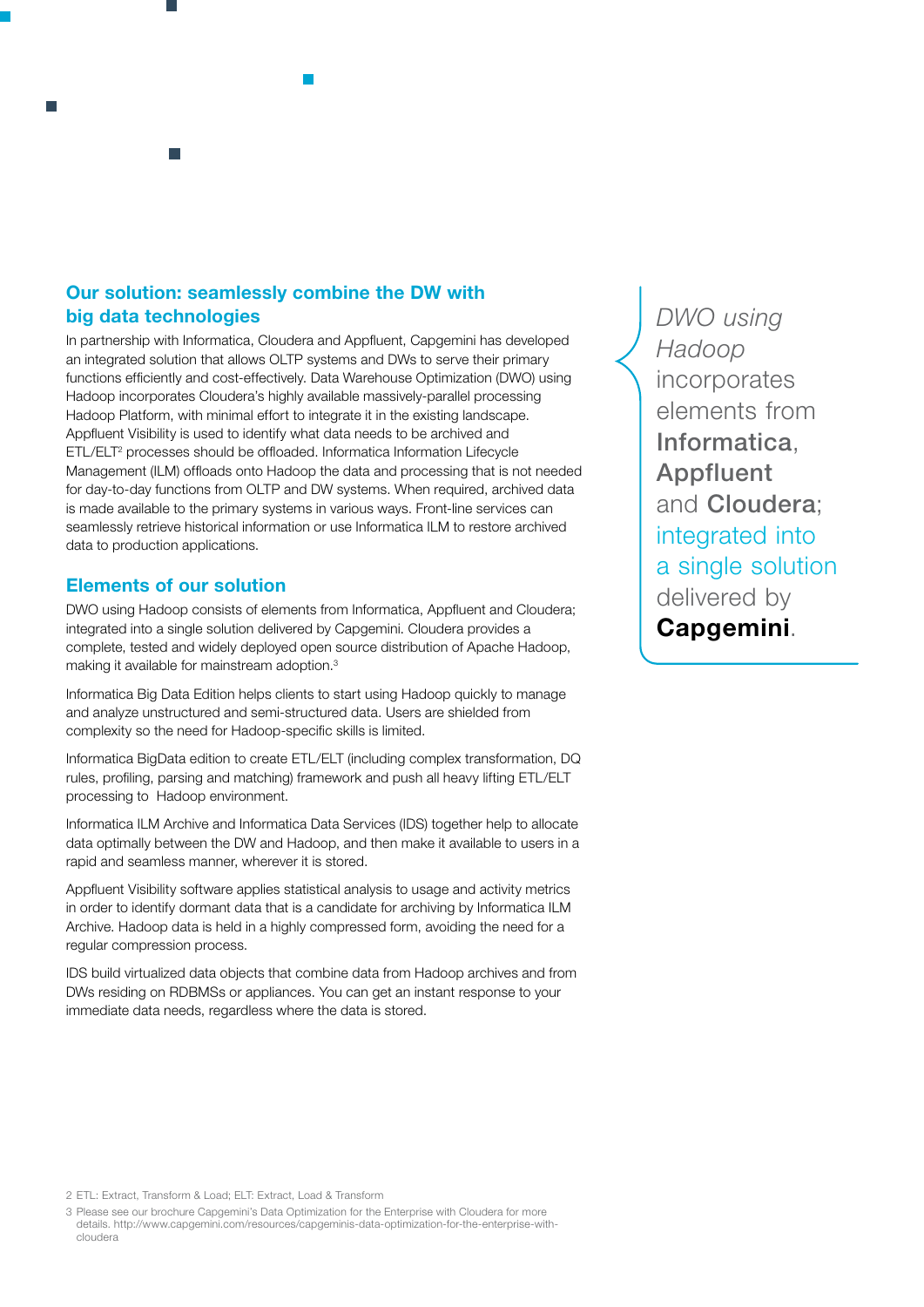m.



### Figure 1: Seamlessly combine the Data Warehouse with big data technologies



п

# Capgemini expertly delivers DWO using Hadoop – you decide how

As a market leader in big data and business information management, we have the experts to guide you plus the techniques to ensure a successful transformation into a high-performing, information-centric business. We have already helped many clients evolve their legacy information architectures to exploit massive data volumes and new data types.

Below are a few examples of the ways we have helped clients get started.

#### Strategic Value Assessment (SVA)

In a few weeks, Capgemini can help clients build a phased plan for implementing ILM on Hadoop while identifying key opportunities to optimize the information ecosystem across OLTP, DW and other information assets within the organization. The SVA can also help build a business value proposition and budget to help obtain approval and funding. The phased plan often includes an initial proof of concept (POC) or prototyping phase to help the client understand the approach's effectiveness and test the business case with minimal risk.

Ē